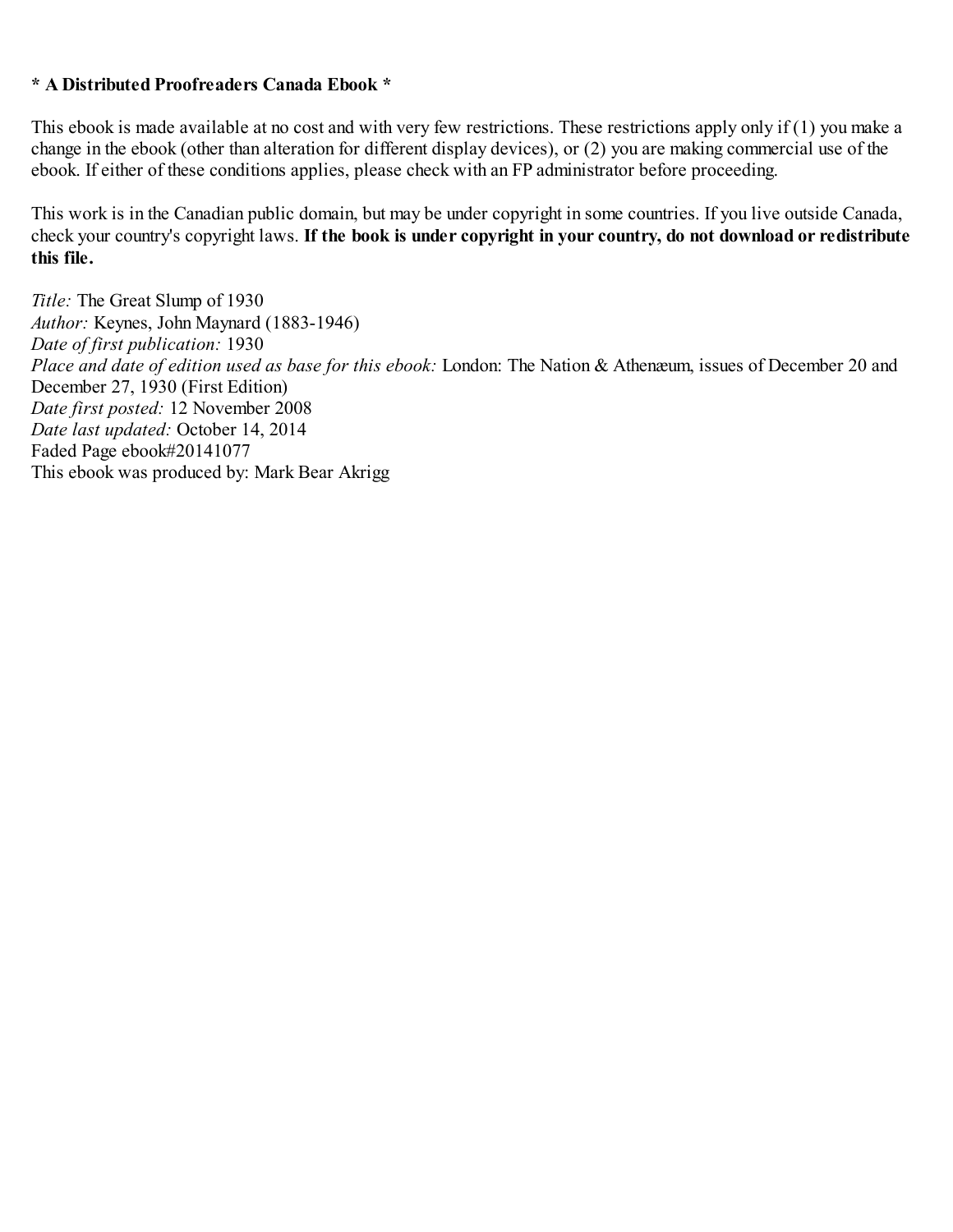## THE GREAT SLUMP OF 1930

 $\mathbf{B}\mathbf{y}$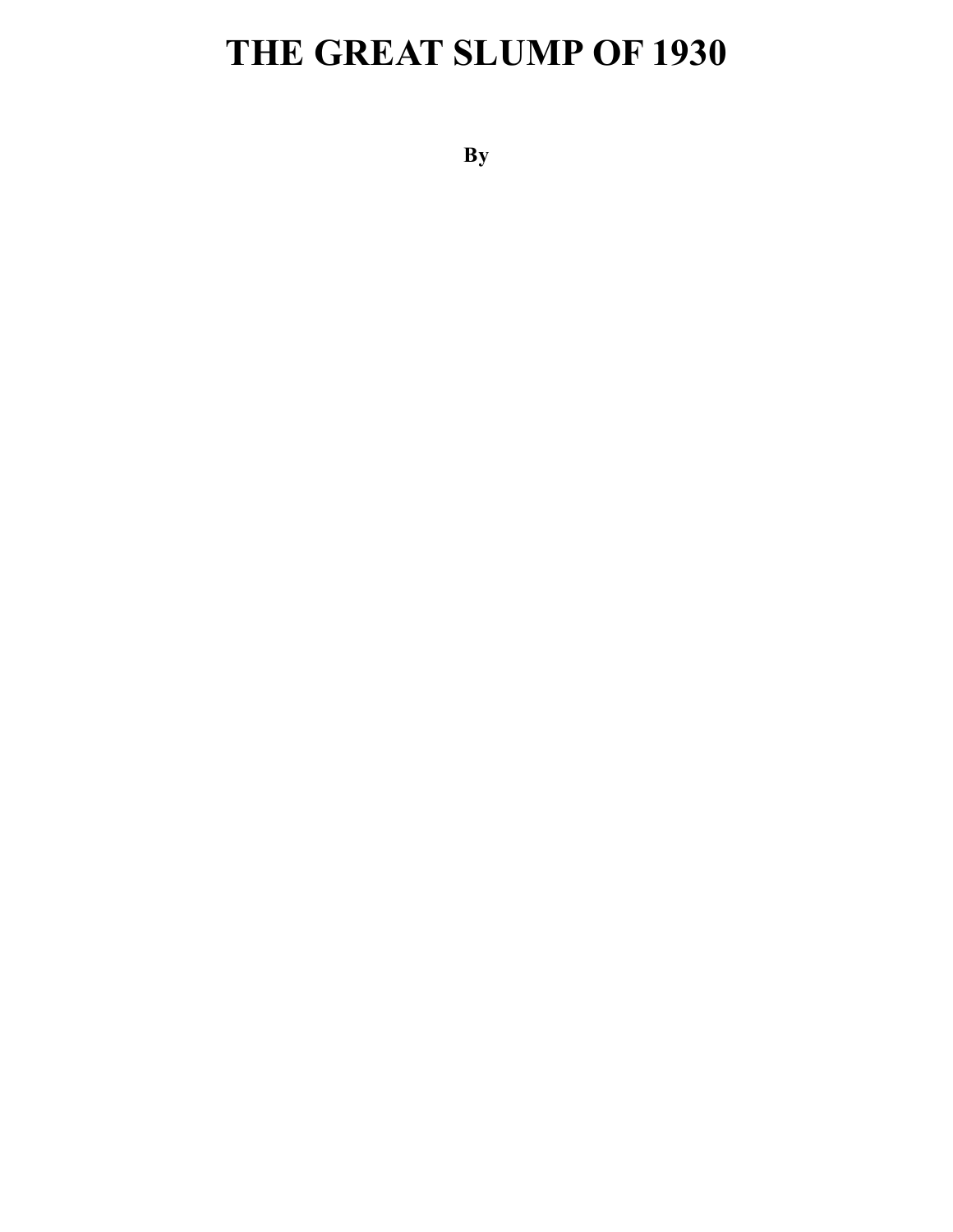## **JOHN MAYNARD KEYNES**

**I.**

The world has been slow to realize that we are living this year in the shadow of one of the greatest economic catastrophes of modern history. But now that the man in the street has become aware of what is happening, he, not knowing the why and wherefore, is as full to-day of what may prove excessive fears as, previously, when the trouble was first coming on, he was lacking in what would have been a reasonable anxiety. He begins to doubt the future. Is he now awakening from a pleasant dream to face the darkness of facts? Or dropping off into a nightmare which will pass away?

He need not be doubtful. The other was *not* a dream. This *is* a nightmare, which will pass away with the morning. For the resources of nature and men's devices are just as fertile and productive as they were. The rate of our progress towards solving the material problems of life is not less rapid. We are as capable as before of affording for everyone a high standard of life—high, I mean, compared with, say, twenty years ago—and will soon learn to afford a standard higher still. We were not previously deceived. But to-day we have involved ourselves in a colossal muddle, having blundered in the control of a delicate machine, the working of which we do not understand. The result is that our possibilities of wealth may run to waste for a time—perhaps for a long time.

I doubt whether I can hope, in these articles, to bring what is in my mind into fully effective touch with the mind of the reader. I shall be saying too much for the layman, too little for the expert. For—though no one will believe it economics is a technical and difficult subject. It is even becoming a science. However, I will do my best—at the cost of leaving out, because it is too complicated, much that is necessary to a complete understanding of contemporary events.

First of all, the extreme violence of the slump is to be noticed. In the three leading industrial countries of the world—the United States, Great Britain, and Germany—10,000,000 workers stand idle. There is scarcely an important industry anywhere earning enough profit to make it expand—which is the test of progress. At the same time, in the countries of primary production the output of mining and of agriculture is selling, in the case of almost every important commodity, at a price which, for many or for the majority of producers, does not cover its cost. In 1921, when prices fell as heavily, the fall was from a boom level at which producers were making abnormal profits; and there is no example in modern history of so great and rapid a fall of prices from a normal figure as has occurred in the past year. Hence the magnitude of the catastrophe.

The time which elapses before production ceases and unemployment reaches its maximum is, for several reasons, much longer in the case of the primary products than in the case of manufacture. In most cases the production units are smaller and less well organized amongst themselves for enforcing a process of orderly contraction; the length of the production period, especially in agriculture, is longer; the costs of a temporary shut-down are greater; men are more often their own employers and so submit more readily to a contraction of the income for which they are willing to work; the social problems of throwing men out of employment are greater in more primitive communities; and the financial problems of a cessation of production of primary output are more serious in countries where such primary output is almost the whole sustenance of the people. Nevertheless we are fast approaching the phase in which the output of primary producers will be restricted almost as much as that of manufacturers; and this will have a further adverse reaction on manufacturers, since the primary producers will have no purchasing power wherewith to buy manufactured goods; and so on, in a vicious circle.

In this quandary individual producers base illusory hopes on courses of action which would benefit an individual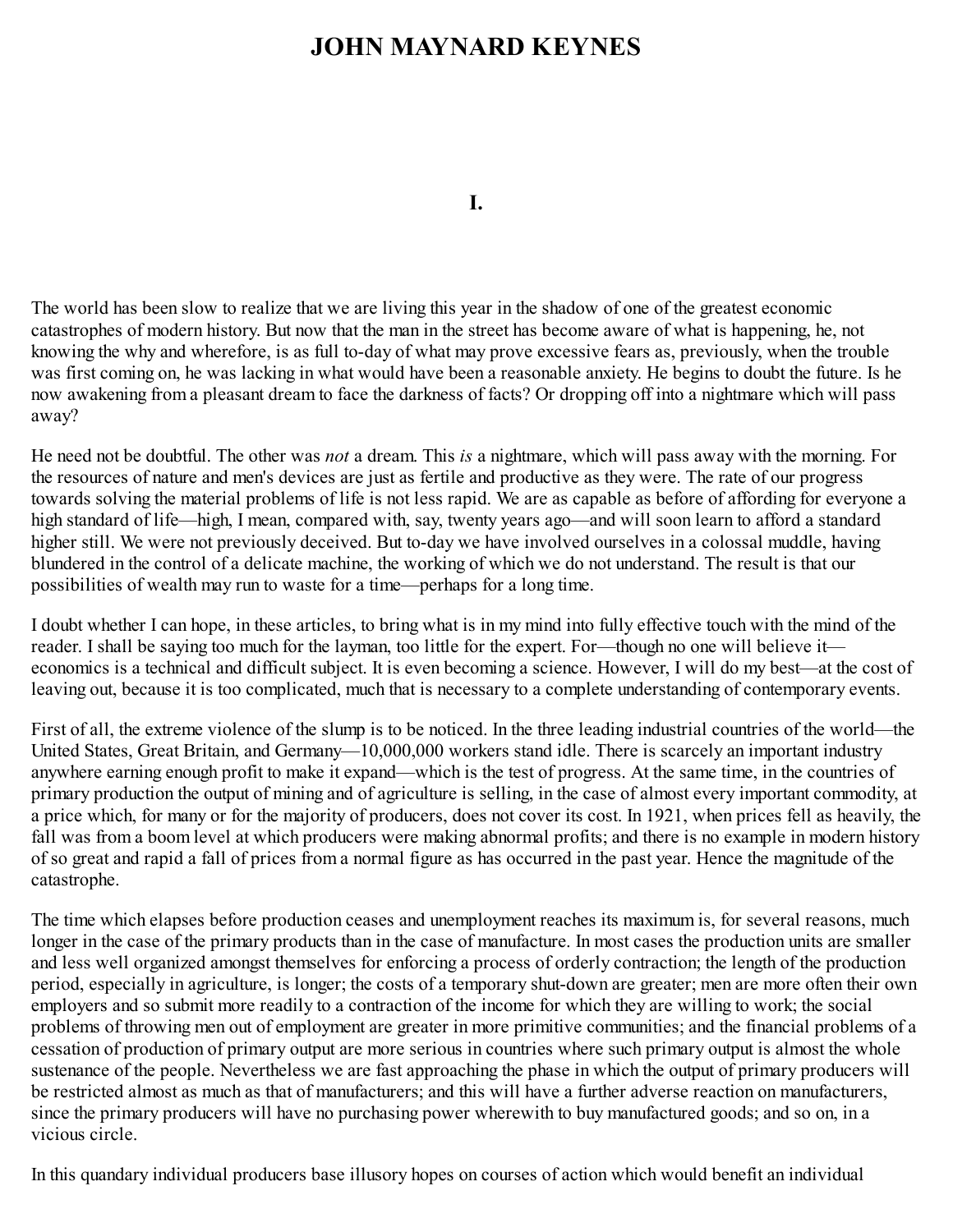producer or class of producers so long as they were alone in pursuing them, but which benefit no one if everyone pursues them. For example, to restrict the output of a particular primary commodity raises its price, so long as the output of the industries which use this commodity is unrestricted; but if output is restricted all round, then the demand for the primary commodity falls off by just as much as the supply, and no one is further forward. Or again, if a particular producer or a particular country cuts wages, then, so long as others do not follow suit, that producer or that country is able to get more of what trade is going. But if wages are cut all round, the purchasing power of the community as a whole is reduced by the same amount as the reduction of costs; and, again, no one is further forward.

Thus neither the restriction of output nor the reduction of wages serves in itself to restore equilibrium.

Moreover, even if we were to succeed eventually in re-establishing output at the lower level of money-wages appropriate to (say) the pre-war level of prices, our troubles would not be at an end. For since 1914 an immense burden of bonded debt, both national and international, has been contracted, which is fixed in terms of money. Thus every fall of prices increases the burden of this debt, because it increases the value of the money in which it is fixed. For example, if we were to settle down to the pre-war level of prices, the British National Debt would be nearly 40 per cent. greater than it was in 1924 and double what it was in 1920; the Young Plan would weigh on Germany much more heavily than the Dawes Plan, which it was agreed she could not support; the indebtedness to the United States of her associates in the Great War would represent 40-50 per cent. more goods and services than at the date when the settlements were made; the obligations of such debtor countries as those of South America and Australia would become insupportable without a reduction of their standard of life for the benefit of their creditors; agriculturists and householders throughout the world, who have borrowed on mortgage, would find themselves the victims of their creditors. In such a situation it must be doubtful whether the necessary adjustments could be made in time to prevent a series of bankruptcies, defaults, and repudiations which would shake the capitalist order to its foundations. Here would be a fertile soil for agitation, seditions, and revolution. It is so already in many quarters of the world. Yet, all the time, the resources of nature and men's devices would be just as fertile and productive as they were. The machine would merely have been jammed as the result of a muddle. But because we have magneto trouble, we need not assume that we shall soon be back in a rumbling waggon and that motoring is over.

## **II.**

We have magneto trouble. How, then, can we start up again? Let us trace events backwards:—

1. Why are workers and plant unemployed? Because industrialists do not expect to be able to sell without loss what would be produced if they were employed.

2. Why cannot industrialists expect to sell without loss? Because prices have fallen more than costs have fallen—indeed, costs have fallen very little.

3. How can it be that prices have fallen more than costs? For costs are what a business man pays out for the production of his commodity, and prices determine what he gets back when he sells it. It is easy to understand how for an individual business or an individual commodity these can be unequal. But surely for the community as a whole the business men get back the same amount as they pay out, since what the business men pay out in the course of production constitutes the incomes of the public which they pay back to the business men in exchange for the products of the latter? For this is what we understand by the normal circle of production, exchange, and consumption.

4. No! Unfortunately this is not so; and here is the root of the trouble. It is not true that what the business men pay out as costs of production necessarily comes back to them as the sale-proceeds of what they produce. It is the characteristic of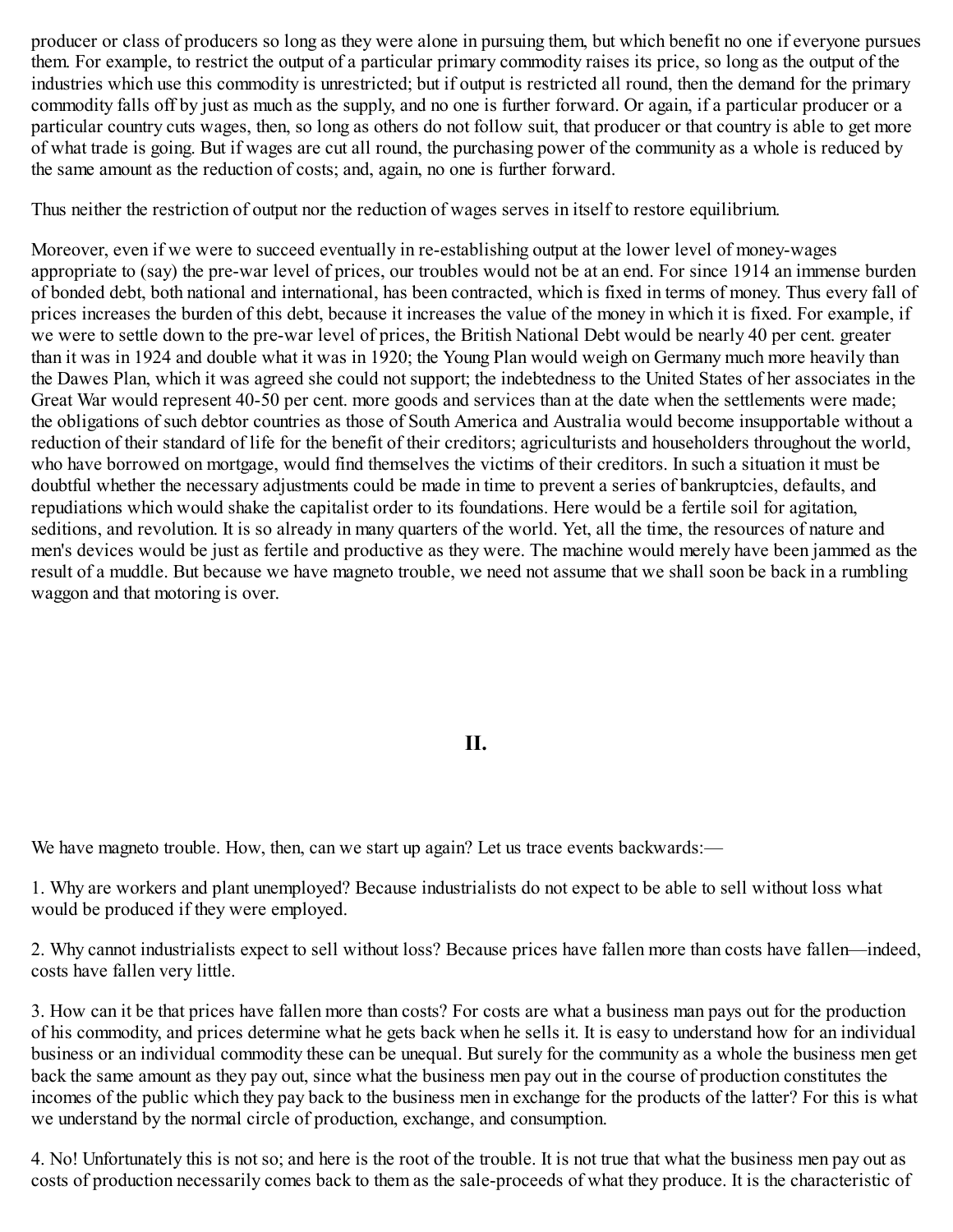a boom that their sale-proceeds exceed their costs; and it is the characteristic of a slump that their costs exceed their sale-proceeds. Moreover, it is a delusion to suppose that they can necessarily restore equilibrium by reducing their total costs, whether it be by restricting their output or cutting rates of remuneration; for the reduction of their outgoings may, by reducing the purchasing power of the earners who are also their customers, diminish their sale-proceeds by a nearly equal amount.

5. How, then, can it be that the total costs of production for the world's business as a whole can be unequal to the total sale-proceeds? Upon what does the inequality depend? I think that I know the answer. But it is too complicated and unfamiliar for me to expound it here satisfactorily. (Elsewhere I have tried to expound it accurately.) So I must be somewhat perfunctory.

Let us take, first of all, the consumption-goods which come on to the market for sale. Upon what do the profits (or losses) of the producers of such goods depend? The total costs of production, which are the same thing as the community's total earnings looked at from another point of view, are divided in a certain proportion between the cost of consumption-goods and the cost of capital-goods. The incomes of the public, which are again the same thing as the community's total earnings, are also divided in a certain proportion between expenditure on the purchase of consumption-goods and savings. Now if the first proportion is larger than the second, producers of consumption-goods will *lose* money; for their sale proceeds, which are equal to the expenditure of the public on consumption-goods, will be less (as a little thought will show) than what these goods have cost them to produce. If, on the other hand, the second proportion is larger than the first, then the producers of consumption-goods will make exceptional *gains*. It follows that the profits of the producers of consumption goods can only be restored, either by the public spending a larger proportion of their incomes on such goods (which means saving less), or by a larger proportion of production taking the form of capital-goods (since this means a smaller proportionate output of consumption-goods).

But capital-goods will not be produced on a larger scale unless the producers of such goods are making a profit. So we come to our second question—upon what do the profits of the producers of capital-goods depend? They depend on whether the public prefer to keep their savings liquid in the shape of money or its equivalent or to use them to buy capital-goods or the equivalent. If the public are reluctant to buy the latter, then the producers of capital-goods will make a loss; consequently less capital-goods will be produced; with the result that, for the reasons given above, producers of consumption-goods will also make a loss. In other words, *all* classes of producers will tend to make a loss; and general unemployment will ensue. By this time a vicious circle will be set up, and, as the result of a series of actions and reactions, matters will get worse and worse until something happens to turn the tide.

This is an unduly simplified picture of a complicated phenomenon. But I believe that it contains the essential truth. Many variations and fugal embroideries and orchestrations can be superimposed; but this is the tune.

If, then, I am right, the fundamental cause of the trouble is the lack of new enterprise due to an unsatisfactory market for capital investment. Since trade is international, an insufficient output of new capital-goods in the world as a whole affects the prices of commodities everywhere and hence the profits of producers in all countries alike.

Why is there an insufficient output of new capital-goods in the world as a whole? It is due, in my opinion, to a conjunction of several causes. In the first instance, it was due to the attitude of lenders—for new capital-goods are produced to a large extent with borrowed money. Now it is due to the attitude of borrowers, just as much as to that of lenders.

For several reasons lenders were, and are, asking higher terms for loans, than new enterprise can afford. First, the fact, that enterprise could afford high rates for some time after the war whilst war wastage was being made good, accustomed lenders to expect much higher rates than before the war. Second, the existence of political borrowers to meet Treaty obligations, of banking borrowers to support newly restored gold standards, of speculative borrowers to take part in Stock Exchange booms, and, latterly, of distress borrowers to meet the losses which they have incurred through the fall of prices, all of whom were ready if necessary to pay almost any terms, have hitherto enabled lenders to secure from these various classes of borrowers higher rates than it is possible for genuine new enterprise to support. Third, the unsettled state of the world and national investment habits have restricted the countries in which many lenders are prepared to invest on any reasonable terms at all. A large proportion of the globe is, for one reason or another, distrusted by lenders, so that they exact a premium for risk so great as to strangle new enterprise altogether. For the last two years,